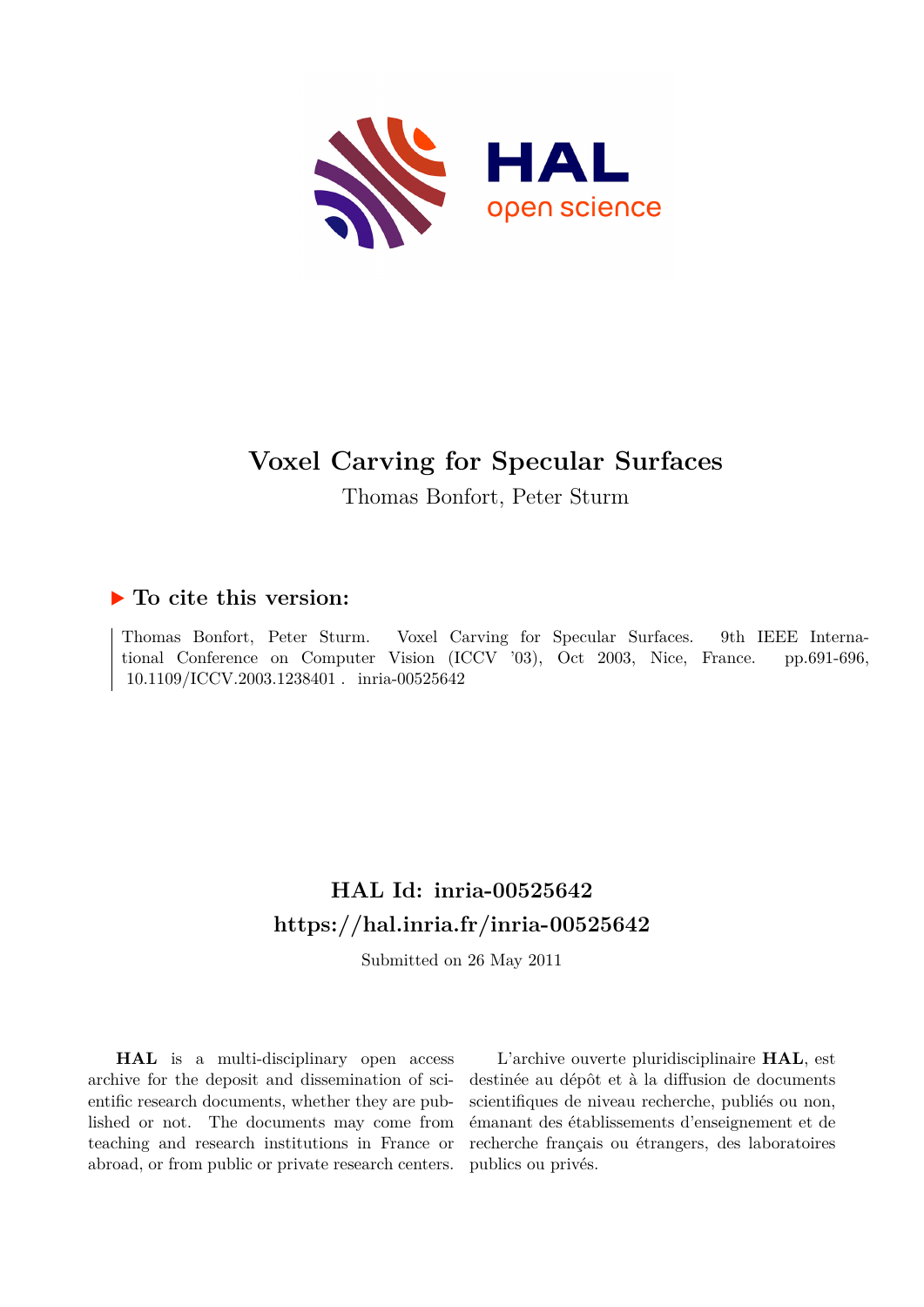# **Voxel Carving for Specular Surfaces**

Thomas Bonfort and Peter Sturm *MOVI - GRAVIR - INRIA, Grenoble, France*

{thomas.bonfort, peter.sturm}@inrialpes.fr

## **Abstract**

*We present an novel algorithm that reconstructs voxels of a general 3D specular surface from multiple images of a calibrated camera. A calibrated scene (*i.e. *points whose 3D coordinates are known) is reflected by the unknown specular surface onto the image plane of the camera. For every viewpoint, surface normals are associated to the voxels traversed by each projection ray formed by the reflection of a scene point. A decision process then discards voxels whose associated surface normals are not consistent with one another. The output of the algorithm is a collection of voxels and surface normals in 3D space, whose quality and size depend on user-set thresholds. The method has been tested on synthetic and real images. Visual and quantified experimental results are presented.*

# **1. Introduction**

3D shape reconstruction techniques obtain models of realworld objects, that can then be used in computer graphics, CAD, multimedia databases, etc... Most reconstruction methods rely on the identification and matching of pixels corresponding to a same object feature, and return the 3D coordinates of the object's feature using different geometric constraints. In the case of specular objects, these nonspecific methods will always fail to reconstruct the object's surface. Indeed, the observed texture of a specular object is the reflection of the object's surrounding environment, rather than the texture of the object itself. As the viewpoint changes, the observed texture *moves* along the object's surface, thus invalidating the geometric constraints used by classical reconstruction methods.

We describe a method recovering points of a specular surface. Texture and shading contributions of the surface are ignored, our focus being only on perfect mirrors like objects made of polished metal. We place ourselves in the case of several views of calibrated cameras observing the specular surface, the images seen by these cameras being the reflection of the object's surrounding environment. We assume that this environment (typically a printed target, from now on referred to as *scene points*) is calibrated, *i.e.* we know the 3D coordinates of a number of scene points.

A realworld application of our reconstruction method

uses a printed target attached to a camera taking images of a specular surface. Camera pose is obtained by taking images of the system from a stereo rig. Once the matching of the points on the target with the image of their reflection has been accomplished, a set of voxels belonging to the surface is obtained by our method, along with their corresponding surface normals. A model of the object could then be calculated by fitting a surface to the obtained points and normals.

#### **1.1. Previous Work**

Specularities have interested researchers in the field of computer vision for the past 20 years. For example, Blake *et al.* [1] studied the disparity of highlights on a specular surface seen from two viewpoints. Zisserman *et al.* [17] tracked the motion of specularities to obtain information on the surface. Healey [5] used static images and a reflectance map to recover 3D points on a specular surface. In [8], Oren and Nayar studied the classification of real and reflected features, and recover the profile of a specular surface by tracking an unknown scene point. The profile can be recovered without further hypotheses only if the motion of the camera, the scene point and its reflection in the mirror surface are coplanar, thus limiting practical applications. Halstead *et al.*, in [3], fit a spline surface to a set of normals, iteratively refining the result. Their method requires an initial seed point on the specular surface, and was applied to the sub-micronic reconstruction of the human cornea. Schultz recovers in [11] the ocean's surface given three calibrated images, an irradiance map of the illumination, and known seed points. An elevation map is obtained by propagating around the known points using observed surface normals, while minimising the difference between real and rendered images. In [9], Ripsman and Jenkin recover specular planes using three cameras and active illumination. The aimed application is the automatic inspection of orbital objects. Savarese and Perona detail in [10] the information available for one view of a specular object reflecting three or more intersecting calibrated lines. The second order surface geometry can be obtained up to one unknown parameter. In the case of general specular surfaces, Zheng and Murata in [16] reconstruct a rotating specular object by studying the motion of the illumination created by two circular light sources.

The method we propose makes no assumptions on the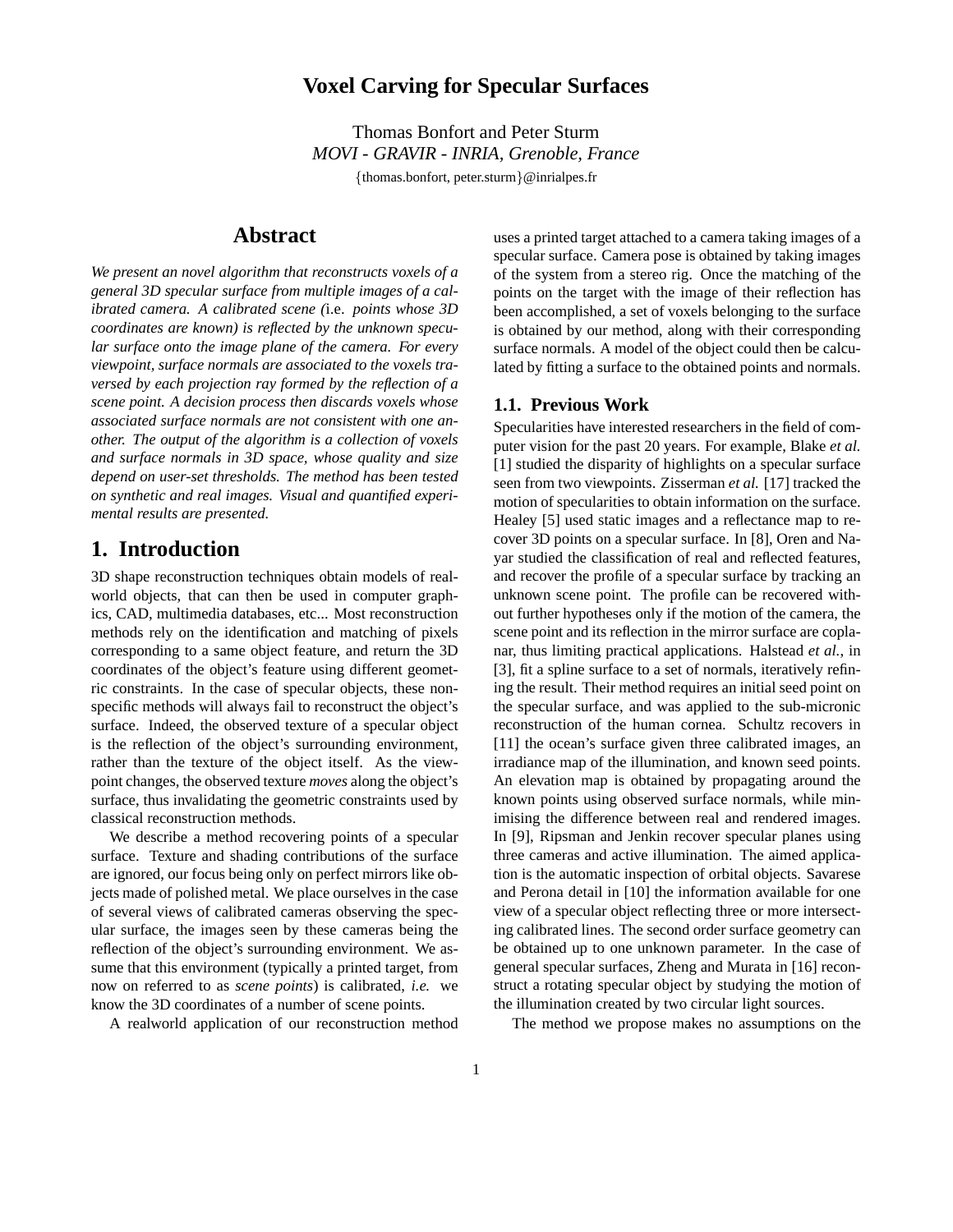continuity or regularity of the specular surface, and doesn't need any initial seed points to complete. It extracts voxels of the surface independently from one another, therefore preventing the accumulation of errors that can occur in other methods.

### **2. Geometric Constraints**

This paragraph presents the basic geometric constraints used by our method. The following notation will be used throughout the article: bold letters represent a vector in 3D space, while *italic* letters represent scalars. A  $\cdot\cdot\cdot$  represents a normalized vector. Subscripts are used as follows: O<sub>c</sub> is the *camera*'s projection centre,  $x_s$  is a calibrated *scene* point,  $x_m$  is the position of the reflection of  $x_s$  on the *mir* $ror$  surface (therefore it depends on the viewpoint),  $x_i$  is the projection of x<sup>m</sup> on the *image* plane of the camera.

**. Ideal Specular Surfaces :** We have chosen to consider only purely specular surfaces such as objects made of polished metal. With this assumption, the law of reflection links the surface normal  $\hat{n}_{m}$ , the incoming light direction  $\hat{\mathbf{r}}_i$ , and the reflected light ray  $\hat{\mathbf{r}}_r$  by  $\hat{\mathbf{r}}_r = \hat{\mathbf{r}}_i - 2(\hat{\mathbf{n}}_m \cdot \hat{\mathbf{r}}_i) \hat{\mathbf{n}}_m$ . In other words, the surface normal is the bisector of the angle formed by the incoming and outgoing light rays.

**. Image Formation :** The formation of an image of a specular surface is shown in figure 1: given a known scene point  $x_s$ , a known mirror point  $x_m$ , and a known image point  $x_i$ , the surface normal  $n_m$  at  $x_m$  is constrained by:

- $n_m$  belongs to the plane formed by  $x_s$ ,  $x_m$  and the projection ray formed by  $O_c$  and  $x_i$ .
- the angle  $\alpha_i$  between the incident line of sight and the surface normal is equal to the angle  $\alpha_r$  between the surface normal and the reflected line of sight.



Figure 1: **Image formation.** A calibrated scene point is reflected by the specular surface onto the image plane of a calibrated camera.

Thus, the surface normal at  $x_m$  is given by the bisector of the angle formed by the scene point, the voxel and the camera. This constraint is on its own clearly insufficient to determine the surface's position and orientation: given any point on the projection ray formed by the camera's projection centre  $O_c$  and the image point  $x_i$ , we can find the orientation of a specular surface passing by that point that would lead to the same observation. Inversely, given a surface normal, the position of a surface leading to the same observation can be obtained. We therefore need further constraints so as to find surface position and orientation simultaneously, which we obtain by using multiple images of the specular surface and the fact that the normal at a given point on a specular surface is independent of the viewpoint.

### **3. Reconstruction Method**

This section presents our reconstruction method, using multiple views of a calibrated camera. We start by discretizing the 3D space around the specular object, to obtain a voxelic representation of the working space. The reconstruction then takes place in two main phases: the first phase associates  $n \geq 0$  normals to every voxel of the 3D space surrounding the specular surface. In the second phase, along each projection ray, the voxel whose associated normals are the most consistent with one another is kept. In essence, our method is very similar to voxel carving techniques [12, 7] who rely on surface color to reject incorrect voxels.

#### **3.1. Phase 1: Normal Accumulation Process**

Figure 2 shows the information available for one viewpoint, once the 3D space has been discretized: for each voxel traversed by the projection ray corresponding to an image point and a scene point,we compute the surface normal associated to that voxel. This surface normal corresponds to the normal of a specular plane passing through the centre of the voxel, that would produce the same observation. In other words, for a given scene point  $x_s$  reflected by the specular surface onto the image plane at  $x_i$ , we associate for every voxel  $x_m$  traversed by the projection ray  $[O_c x_i]$ the normal of a specular plane passing by the centre of that voxel, that would reflect  $\mathbf{x}_s$  onto  $\mathbf{x}_i$ .

The normal calculation is repeated for every voxel traversed by every projection ray corresponding to the reflection of the scene points, and for every camera position. Each voxel in the 3D space surrounding the specular object will then have  $n \geq 0$  surface normals associated to it.

#### **3.2. Phase 2: Discarding Incorrect Voxels**

Let us consider the voxels traversed by the projection ray formed by the reflection of the scene point  $x_s$  by the specular point  $x_m$  onto the image point  $x_i$ . There are two cases occuring for a computed normal at a given voxel:

**- the voxel does not belong to the specular surface:** In this case, the associated normal has no physical reality. If the voxel is traversed by a second ray originating from another viewpoint, the second associated normal has no reason to be similar to the first one.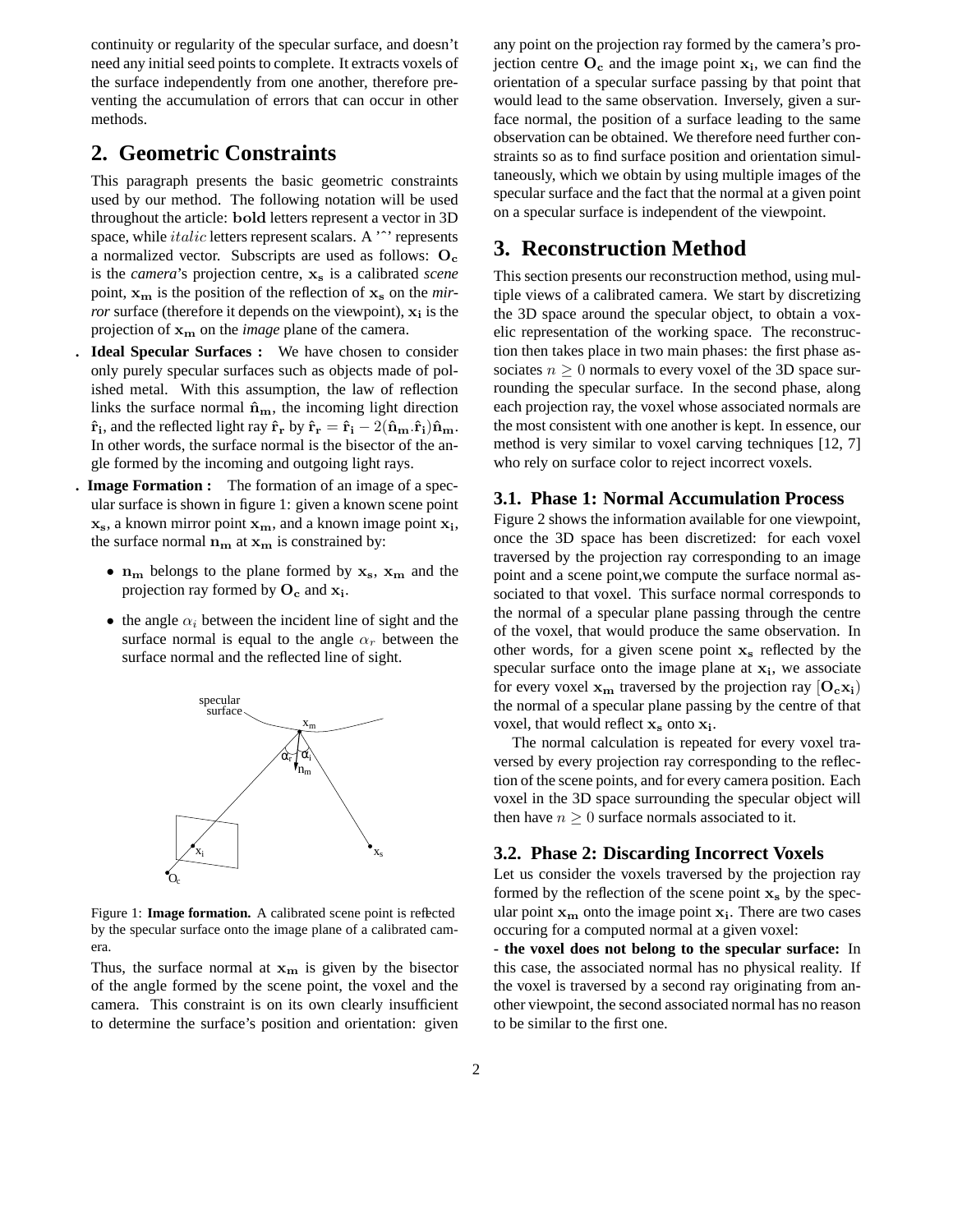

Figure 2: Normal construction for each voxel traversed by a projection ray. The process is repeated for each calibrated scene point  $x_s$ , and for each camera position  $O_c$ .

**- the voxel belongs to the specular surface:** In this case, assuming the voxelic discretization is infinitely precise and there is no noise in the measures of  $x_s$  and  $x_i$ , the associated normal is the normal of the specular surface at that point. If the voxel is traversed by another projection ray, the voxel's second associated normal will be identical to the first one. Intuitively, voxels belonging to the surface can be selected by thresholding the disparity of their associated normals, as illustrated on figure 3. Furthermore, as for each viewpoint a single correct voxel corresponds to each projection ray, incorrect voxels can be discarded by stepping along each projection ray and keeping the voxel with the least disparity.



Figure 3: Normals associated to a correct and incorrect voxel. The normals associated to a voxel that does not belong to the specular surface are dissimilar, whereas those associated to a voxel belonging to the surface are consistent with one another.

**. Quantifying Normal Disparity:** So as to discard incorrect voxels, a quantifiable disparity measure is necessary. The simplest disparity measure is given by the mean angle between each normal and the mean normal:

$$
disparity = \frac{\sum_{i=1}^{n} \arccos^{2} (\hat{\mathbf{n}_{i}}.\overline{\hat{\mathbf{n}}})}{n}
$$
 (1)

.

where  $\overline{\hat{n}}$  stands for the mean normal associated to a voxel, *i.e.*

$$
\overline{\mathbf{\hat{n}}} = \frac{\frac{\sum_{i=1}^{n} \hat{\mathbf{n}_i}}{n}}{\|\frac{\sum_{i=1}^{n} \hat{\mathbf{n}_i}}{n}\|}
$$

This disparity measure is in practice insufficiently discriminant. As well as normal disparity, depth information must be taken into account: as illustrated in figure 4, the distance of a voxel to the cameras plays an important role in the disparity associated to a voxel's normals. Two different approaches have been used to obtain correct results, as explained in the following paragraphs.



Figure 4: Disparity variation due to camera distance. Two equally incorrect voxels have an associated normal disparity that depends on their distance to the cameras. A threshold-based decision will tend to keep incorrect voxels if they are further away from the camera viewpoints.

**. Reprojection Error :** Additional information is available if we compare the reconstructed surface to the images we have of it, by checking that the images of every scene point reflected by a given voxel (whose surface normal is the mean normal seen in the previous paragraph) are close in the participating cameras to the images of the same scene point reflected by the original surface.

A given voxel is assumed to be a plane passing by the centre of the voxel, whose normal is the voxel's mean normal. Every participating scene point associated to the voxel is then geometrically reflected by this plane onto the image plane of the participating cameras. The reprojection error measure becomes the mean square distance of the reflections to the original pixel.

This error measure does not take normal disparity into account, and therefore is not sensitive to depth variations.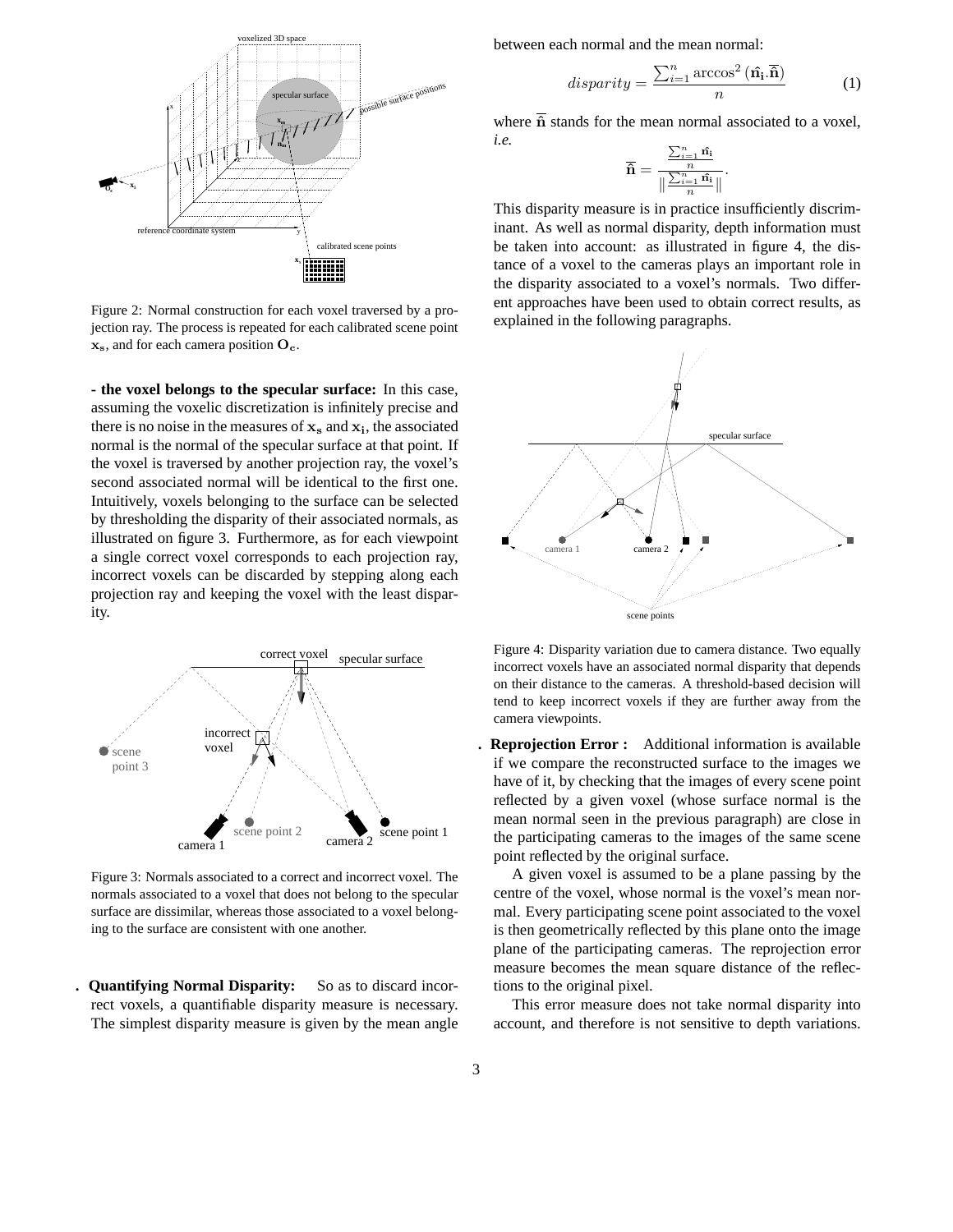Qualitatively correct reconstructions have been obtained with this method, but even better results have been obtained with the following heuristics.

- **. Heuristic Disparity Measures :** We have tested several heuristic disparity measures that take depth information of the voxels into account, and the best results have been obtained by dividing the disparity obtained in (1) by the mean angle formed by the scene points, the voxel, and the different camera viewpoints. As these angles tend to decrease as the voxels are further away from the camera viewpoints, this disparity measure penalises the furthest voxels.
- **. Limitation :** The reconstruction of a specular object is not straightforward: figure 5 shows that a projection ray that intersects the object's surface twice will cause correct voxels to be associated with incorrect normals, thus invalidating a decision process based on normal disparity. This imposes that the reconstruction take place in several steps, or that a robust disparity measure be used: a correct voxel will be associated with a number of inconsistent normals originating from a double intersection, plus a number of identical normals corresponding to the surface normal. Thus, this limitation could be overcome by selecting consistent normals using robust statistics, and applying the disparity measure on these selected normals. The results we present in the next sections were obtained by placing the cameras in positions assuring no double intersections took place, therefore reconstructing a patch on the specular surface.



Figure 5: double intersections with the object's surface cause correct voxels to be associated with inconsistent normals, and therefore be discarded when measuring their disparity.

# **4. Results on Simulation Data**

We have tested our method on the reconstruction of specular spheres and planes, using simulation data and ray-traced images. We deliberately limited ourselves to these simple objects so as to easily and automatically perform the correspondence problem between the scene points and the image points.

- **Setup** : The results shown in the next paragraph were obtained using 40 ray-traced images of a specular sphere. A black on white checkerboard target was reflected by the sphere onto the image plane of the cameras, and a Harris corner detector [4] was used to extract the corners in the obtained images, thus creating some noise in the measures. The extracted points were then analytically matched with their corresponding scene points on the target, using the known geometry of the sphere.
- **. Quantified Results :** We have tested our reconstruction method with different thresholds, as shown in table 1, using the heuristic disparity measure seen above. The quality of the output depends on the minimum number of normals a voxel must be associated with before the disparity measure can be trusted. With less than 4 normals per voxel, a number of outliers can appear. With at least 8 normals, the extracted voxels are never further than two voxel to the original surface.

|   | strict | medium | laxist |
|---|--------|--------|--------|
| 4 | 363    | 969    | 3103   |
|   | 93.4%  | 95.3%  | 94.45% |
| 8 | 161    | 589    | 1982   |
|   | 100%   | 100\%  | 100%   |

Table 1: Results obtained using strict, medium and laxist thresholds on normal disparity. The lines represent the minimum number of normals associated to a voxel before this voxel can be considered. For each combination, the first number is the number of accepted voxels, and the second one is the percentage of these voxels that are either intersecting the specular surface or less than two voxels away from an intersecting voxel.

# **5. Results on Real Images**

We have tested our method on the reconstruction of a part of a specular spoon made of low end polished metal, thus exhibiting consequent normal variation on some parts (see figure 6, a little left from the center for example). In the next paragraphs we present the experimental setup, detail the calibration process which is non-trivial due to the limited information available, and present a couple of visual results of the reconstruction.

#### **5.1. Experimental Setup**

Figure 7 shows the experimental setup. A color coded [6] printed target was attached to an Olympus C2500 digital camera taking images of the specular spoon from 56 different viewpoints, while a stereo rig was used to obtain the pose of the target + camera system for every viewpoint. The color code uniquely locates a circle on the target given its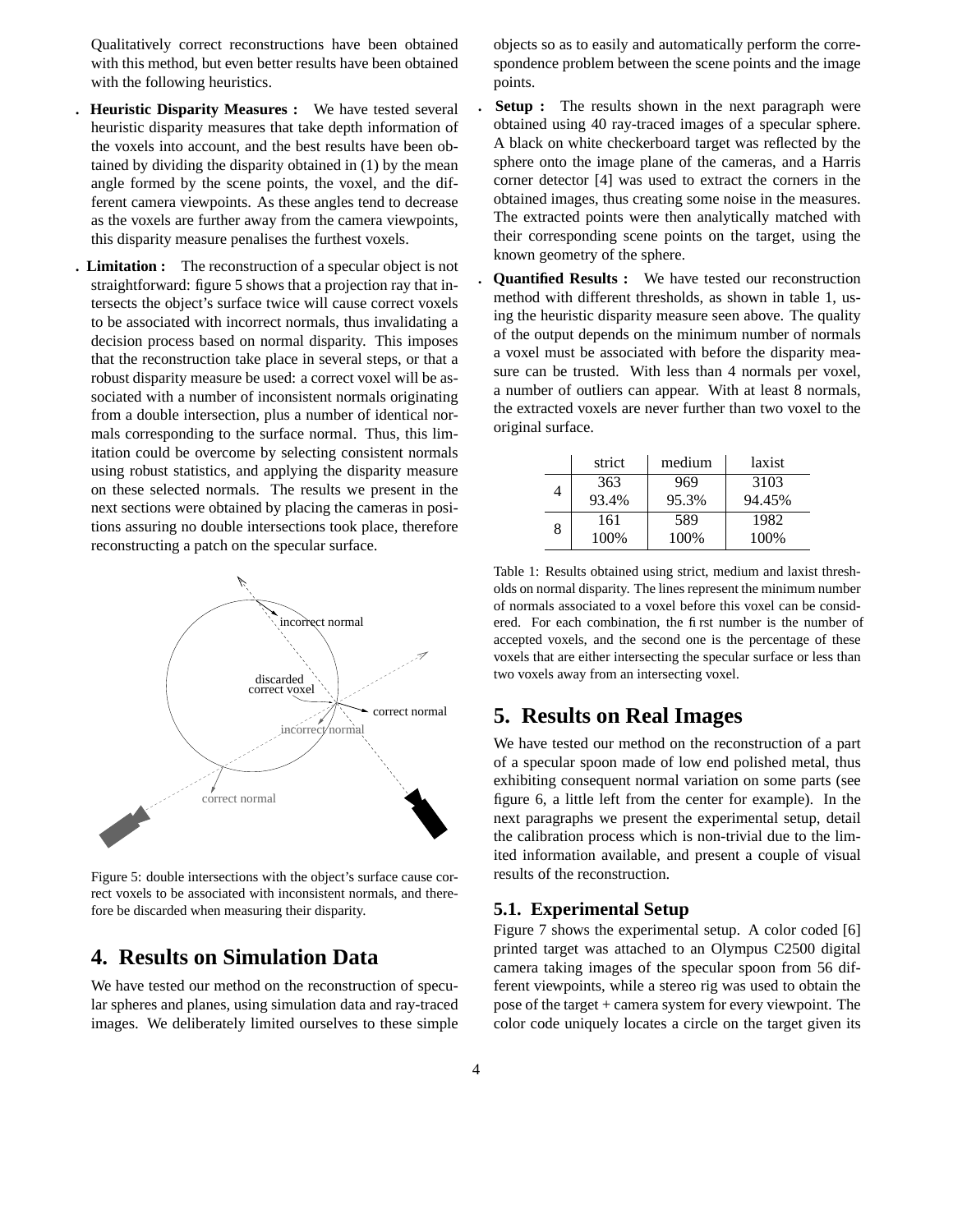

Figure 6: One of the 56 images used for reconstruction. Around 2 out of 3 colored circles were automatically extracted for this image. The color code uniquely identifies a circles given its color and the color of its 4-neighbours.

color and the colors of its 4-neighbours, thus allowing us to automatically match pixels in the image to the corresponding points on the target. We then extracted 1890 voxels corresponding to the specular surface out of a 100x100x100 cube of voxels, each of these voxels being 1 mm<sup>3</sup>. We wish to point out that we used low end imaging devices, and that the automatic segmentation of the images for feature extraction induces consequent noise in the location of the pixels corresponding to the reflection of the target points. Therefore, pose estimation of the printed target and the camera at the different viewpoints, and projection lines corresponding to pixels were unlikely to be very accurate, making us believe that this reconstruction method is relatively robust to medium noise.

One point that should be mentionned is blur. The images we used exhibited large out of focus regions, thus complicating feature extraction on the specular surface. While this defocus did not prevent the reconstruction, having multiple images with a different focus setting, for every viewpoint, would be a simple method to resolve the problem.

#### **5.2. Calibration**

The main device used is the combination of the digital camera and the target plane attached to it, whose reflection in the specular object is what the camera sees. For each image acquired using this device, we need to know the (relative) pose of both, camera and target plane. Since they are rigidly linked, the problem reduces to determining the pose of either one of them for the current image, and the relative pose between them, that is fixed.

Several potential solutions come readily to mind. For



Figure 7: Experimental setup. The printed target is reflected by the specular sphere onto the image plane of the camera. The system's pose is determined by the stereo rig.

example, we might put the specular object on a planar platform with targets printed on it. The camera's pose could then be computed using these targets. We rejected this solution because due to the specular object's convex form, the camera had to zoom deeply onto the object, in order to extract the reflected patterns in the image. So, it was not sure that targets on the platform would be systematically visible.

We thus chose to use a fixed stereo system, placed behind the specular object and that observes the camera + target device (see figure 7). The stereo system gives us the pose of the target plane for each acquisition position (the method of [14] was used). Actually, the stereo system was calibrated (intrinsics and relative pose) using directly the images of the target plane acquired during the experiments (using the methods described in [15, 13, 14]).

The remaining problem, estimating the relative position of the camera and the target plane, is not trivial, since the camera has no direct view of the targets. We solved the problem in a way analogous to [2]. Instead of the specular object, we let the camera observe a 3D calibration grid. A dozen images were acquired. The camera's and the target plane's ego-motions across the viewing positions, were computed as follows. For the camera, this is done using the 3D calibration grid and a classical camera calibration + pose algorithm. As for the target plane, its pose and thus egomotion is output by the stereo system, as described above. The two sequences of ego-motions were then aligned using a method inspired from [2] and whose formulation is closely related to classical hand-eye calibration. This alignment transformation allows finally to compute the rigid transformation that links the target plane and the camera.

Developing this calibration process was rewarding in itself, but details have to be omitted due to lack of space.